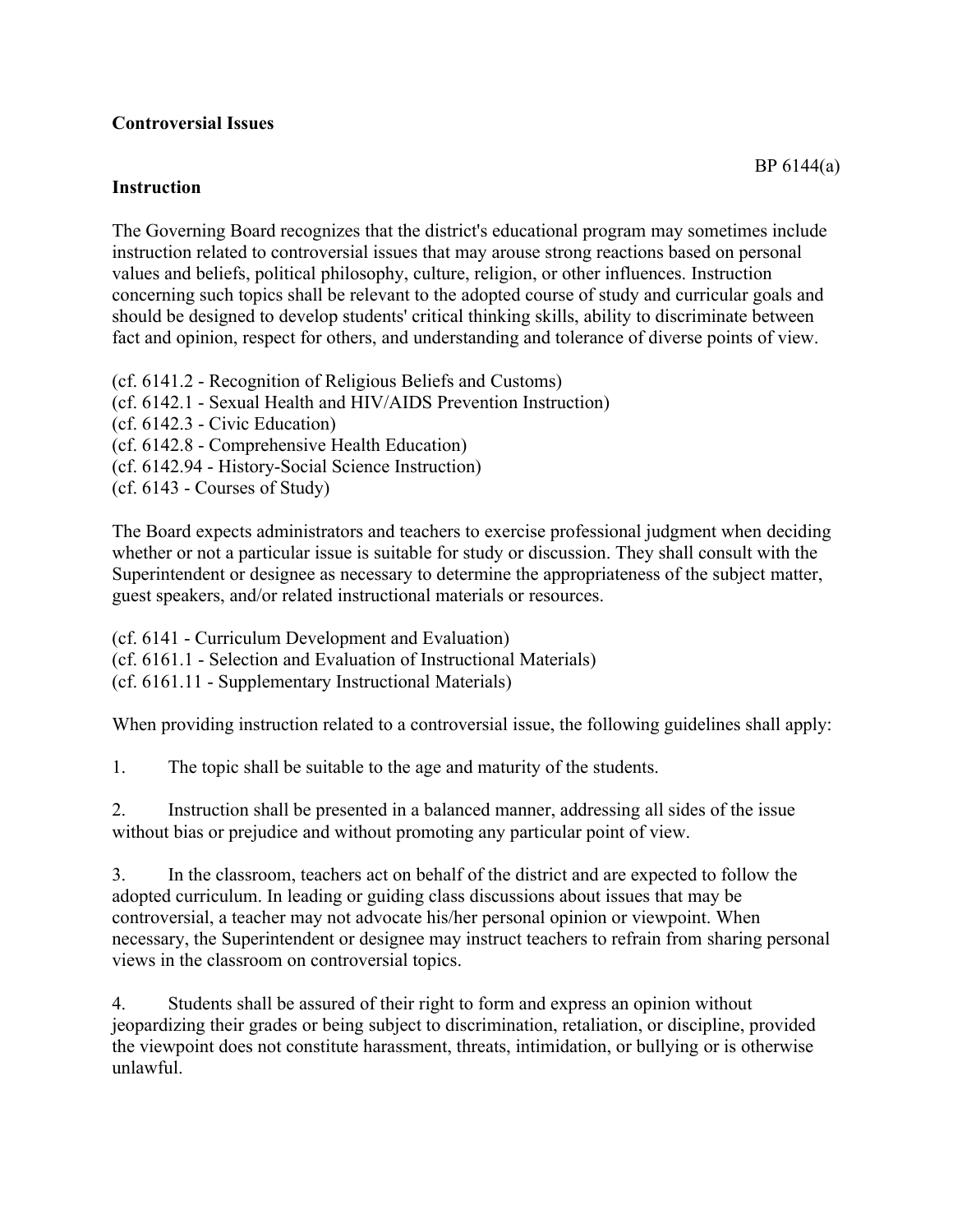(cf. 5022 - Student and Family Privacy Rights)

(cf. 5121 - Grades/Evaluation of Student Achievement)

(cf. 5145.2 - Freedom of Speech/Expression)

(cf. 6145.5 - Student Organizations and Equal Access)

5. Students shall be informed of conduct expected during such instruction and the importance of being courteous and respectful of the opinions of others.

(cf. 5131 - Conduct) (cf. 5131.2 - Bullying) (cf. 5137 - Positive School Climate)

6. Adequate factual information shall be provided to help students objectively analyze and evaluate the issue and draw their own conclusions.

7. The instruction shall not reflect adversely upon persons because of their race, ethnicity, national origin, sex, sexual orientation, gender identity or expression, disability, religion, or any other basis prohibited by law.

(cf. 0410 - Nondiscrimination in District Programs and Activities) (cf. 5145.3 - Nondiscrimination/Harassment) (cf. 5145.9 - Hate-Motivated Behavior)

8. The subject matter of the instruction shall not otherwise be prohibited by state or federal law.

When a guest speaker is invited to make a presentation related to a controversial issue, the Superintendent or designee shall notify him/her of this policy and the expectations and goals regarding the instruction. If the guest speaker is presenting only one point of view on an issue, the teacher shall be responsible for ensuring that students also receive information on opposing viewpoints.

(cf. 6145.8 - Assemblies and Special Events)

When required by law, such as in regards to comprehensive sexual health and HIV prevention education, parents/guardians shall be notified prior to instruction that they may request in writing that their child be excused from the instruction. Students whose parents/guardians decline such instruction may be offered an alternative activity of similar educational value.

A student or parent/guardian with concerns regarding instruction about controversial issues may communicate directly with the teacher or principal and/or use appropriate district complaint procedures.

(cf. 1312.1 - Complaints Concerning District Employees)